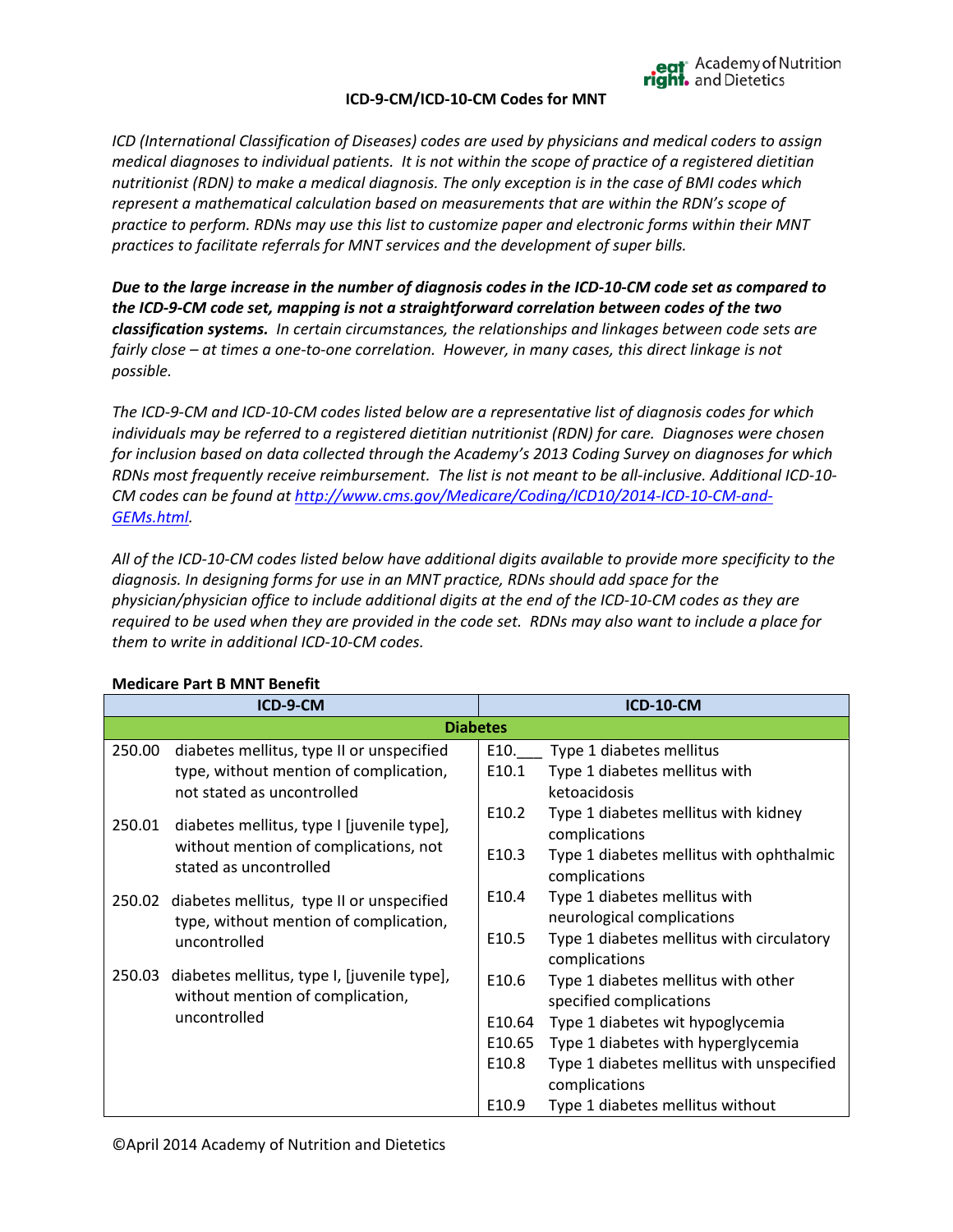eat<sup>-</sup> Academy of Nutrition<br> **right.** and Dietetics

|       |                                            |        | complications                             |
|-------|--------------------------------------------|--------|-------------------------------------------|
|       |                                            | E11.   | Type 2 diabetes mellitus                  |
|       |                                            | E11.0  | Type 2 diabetes mellitus with             |
|       |                                            |        |                                           |
|       |                                            |        | hyperosmolarity                           |
|       |                                            | E11.2  | Type 2 diabetes mellitus with kidney      |
|       |                                            |        | complications                             |
|       |                                            | E11.3  | Type 2 diabetes mellitus with ophthalmic  |
|       |                                            |        | complications                             |
|       |                                            | E11.4  | Type 2 diabetes mellitus with             |
|       |                                            |        | neurological complications                |
|       |                                            | E11.5  | Type 2 diabetes mellitus with circulatory |
|       |                                            |        | complications                             |
|       |                                            | E11.6  | Type 2 diabetes mellitus with other       |
|       |                                            |        | specified complications                   |
|       |                                            | E11.64 | Type 2 diabetes with hypoglycemia         |
|       |                                            | E11.65 | Type 2 diabetes with hyperglycemia        |
|       |                                            | E11.8  | Type 2 diabetes mellitus with unspecified |
|       |                                            |        | complications                             |
|       |                                            | E11.9  | Type 2 diabetes mellitus without          |
|       |                                            |        | complications                             |
|       | <b>Kidney Disease</b>                      |        |                                           |
|       |                                            |        |                                           |
| 585.3 | chronic kidney disease, Stage III          | N18.5  | Chronic kidney disease, stage 5           |
|       | (moderate)                                 | N18.4  | Chronic kidney disease, stage 4           |
|       | [Kidney damage with moderate decrease      | N18.3  | Chronic kidney disease, stage 3           |
|       | in GFR (30-59)]                            | N18.2  | Chronic kidney disease, stage 2           |
| 585.4 | chronic kidney disease, Stage IV (severe)  | N18.1  | Chronic kidney disease, stage 1           |
|       | [Kidney damage with severe decrease in     | Z94.0  | Kidney transplant status                  |
|       | GFR (15-29)]                               |        |                                           |
| 585.5 | chronic kidney disease, Stage V            |        |                                           |
|       | [Excludes chronic kidney disease, Stage V  |        |                                           |
|       | requiring chronic dialysis                 |        |                                           |
|       | Kidney failure with GFR value of less than |        |                                           |
|       | 15                                         |        |                                           |
| V42.0 | organ tissue replaced by transplant,       |        |                                           |
|       | kidney                                     |        |                                           |
|       |                                            |        |                                           |
|       |                                            |        |                                           |

## **Medicare Intensive Behavioral Therapy (IBT) for Obesity Benefit**

|        | ICD-9-CM      |        | <b>ICD-10-CM</b>     |
|--------|---------------|--------|----------------------|
| V85.30 | BMI 30.0-30.9 | Z68.30 | BMI 30.0-30.9, adult |
| V85.31 | BMI 31.0-31.9 | Z68.31 | BMI 31.0-31.9, adult |
| V85.32 | BMI 32.0-32.9 | Z68.32 | BMI 32.0-32.9, adult |
| V85.33 | BMI 33.0-33.9 | Z68.33 | BMI 33.0-33.9, adult |
| V85.34 | BMI 34.0-34.9 | Z68.34 | BMI 34.0-34.9, adult |
| V85.35 | BMI 35.0-35.9 | Z68.35 | BMI 35.0-35.9, adult |
| V85.36 | BMI 36.0-36.9 | Z68.36 | BMI 36.0-36.9, adult |
| V85.37 | BMI 37.0-37.9 | Z68.37 | BMI 37.0-37.9, adult |
| V85.38 | BMI 38.0-38.9 | Z68.38 | BMI 38.0-38.9, adult |

©April 2014 Academy of Nutrition and Dietetics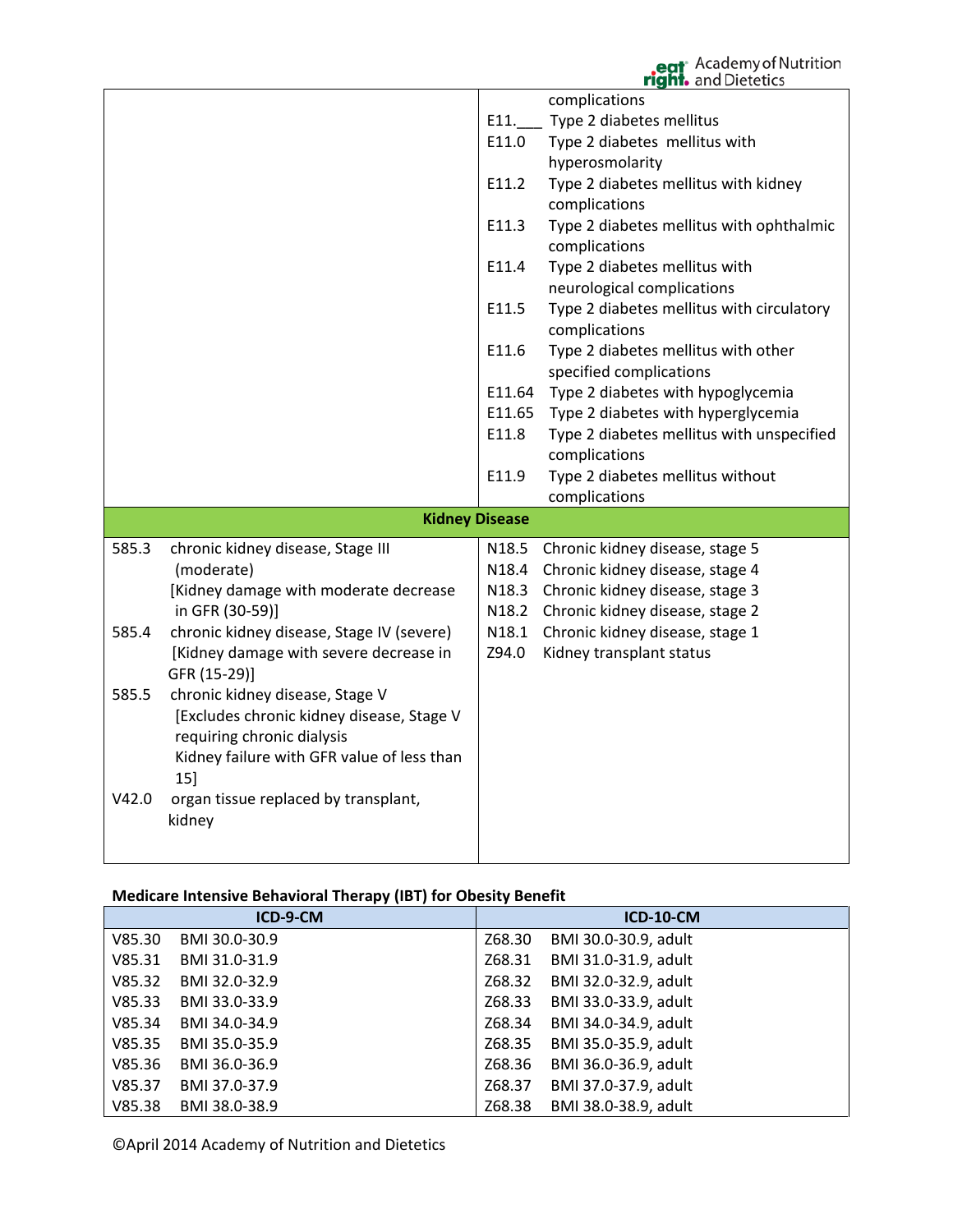# eat<sup>-</sup> Academy of Nutrition<br> **right.** and Dietetics

|        | V85.39 BMI 39.0-39.9 | Z68.39 BMI 39.0-39.9, adult |
|--------|----------------------|-----------------------------|
|        | V95.41 BMI40.0-44.9  | Z68.41 BMI40.0-44.9, adult  |
|        | V85.42 BMI 45.0-49.9 | Z68.42 BMI 45.0-49.9, adult |
|        | V85.43 BMI50.0-59.9  | Z68-43 BMI50.0-59.9, adult  |
| V85.44 | BMI 60.0-69.9        | Z68.44 BMI 60.0-69.9, adult |
|        | $V85.45$ BMI > 70.0  | Z68.45 BMI > 70.0, adult    |

# **Healthier Generation Benefit/Pediatric Weight Management**

| ICD-9-CM                                                        | <b>ICD-10-CM</b>                                                |
|-----------------------------------------------------------------|-----------------------------------------------------------------|
| V85.52 BMI, pediatric, $5^{th}$ percentile to less than         | Z68.52 BMI, pediatric, $5th$ percentile to less than            |
| 85 <sup>th</sup> percentile for age                             | 85 <sup>th</sup> percentile for age                             |
| V85.53 BMI, pediatric, 85 <sup>th</sup> percentile to less than | Z68.53 BMI, pediatric, 85 <sup>th</sup> percentile to less than |
| 95 <sup>th</sup> percentile for age                             | 95 <sup>th</sup> percentile for age                             |
| V85.54 BMI, pediatric, greater than or equal to                 | Z68.54 BMI, pediatric, greater than or equal to                 |
| 95 <sup>th</sup> percentile for age                             | 95 <sup>th</sup> percentile for age                             |

## **Other diagnosis codes for typical MNT practice**

| ICD-9-CM                                                         |                                                                                                                                                                                           | <b>ICD-10-CM</b>                                                                                                                                                                                                                                                                                                                                                                                                                                                                                                                                                          |  |
|------------------------------------------------------------------|-------------------------------------------------------------------------------------------------------------------------------------------------------------------------------------------|---------------------------------------------------------------------------------------------------------------------------------------------------------------------------------------------------------------------------------------------------------------------------------------------------------------------------------------------------------------------------------------------------------------------------------------------------------------------------------------------------------------------------------------------------------------------------|--|
| <b>Weight Management</b>                                         |                                                                                                                                                                                           |                                                                                                                                                                                                                                                                                                                                                                                                                                                                                                                                                                           |  |
| 278.00<br>278.01<br>278.02<br>783.1<br>783.21<br>783.22<br>783.3 | Obesity unspecified<br>Morbid obesity<br>Overweight<br>Abnormal weight gain<br>Loss of weight<br>Underweight<br>Feeding difficulties and mismanagement<br>783.41 Failure to thrive, child | E66.0<br>Obese due to excess calories<br>E66.01 Morbid (severe) obesity due to excess<br>calories<br>E66.1 Drug induced obesity<br>E66.2 Extreme obesity with alveolar<br>hypoventilation (Pickwickian Syndrome)<br>Overweight<br>E66.3<br>E66.8<br>Other obesity<br>Obesity, unspecified<br>E66.9<br>obesity NOS<br>R62.51 Failure to thrive, child<br>R63.4 Abnormal weight loss<br>R63.5 Abnormal weight gain<br>not during pregnancy<br>R63.6 Underweight<br>BMI 19 or less, adult<br>Z68.1<br>Z68.51 BMI, pediatric, less than 5 <sup>th</sup> percentile for<br>age |  |
|                                                                  |                                                                                                                                                                                           | <b>No Specific Diagnosis</b>                                                                                                                                                                                                                                                                                                                                                                                                                                                                                                                                              |  |
| V65.3                                                            | Dietary surveillance and counseling                                                                                                                                                       | Dietary counseling and surveillance<br>Z71.3                                                                                                                                                                                                                                                                                                                                                                                                                                                                                                                              |  |
|                                                                  |                                                                                                                                                                                           | <b>Diseases of the Circulatory System</b>                                                                                                                                                                                                                                                                                                                                                                                                                                                                                                                                 |  |
| 401.9<br>414.0<br>428.0                                          | Unspecified essential hypertension<br>Unspecified coronary atherosclerosis<br>Congestive heart failure, unspecified                                                                       | 110<br>Essential (primary) hypertension<br>111.0<br>Hypertensive heart disease with<br>(congestive) heart failure<br>Hypertensive heart disease without<br>11.9<br>(congestive) heart failure<br>112<br>Hypertensive chronic kidney disease                                                                                                                                                                                                                                                                                                                               |  |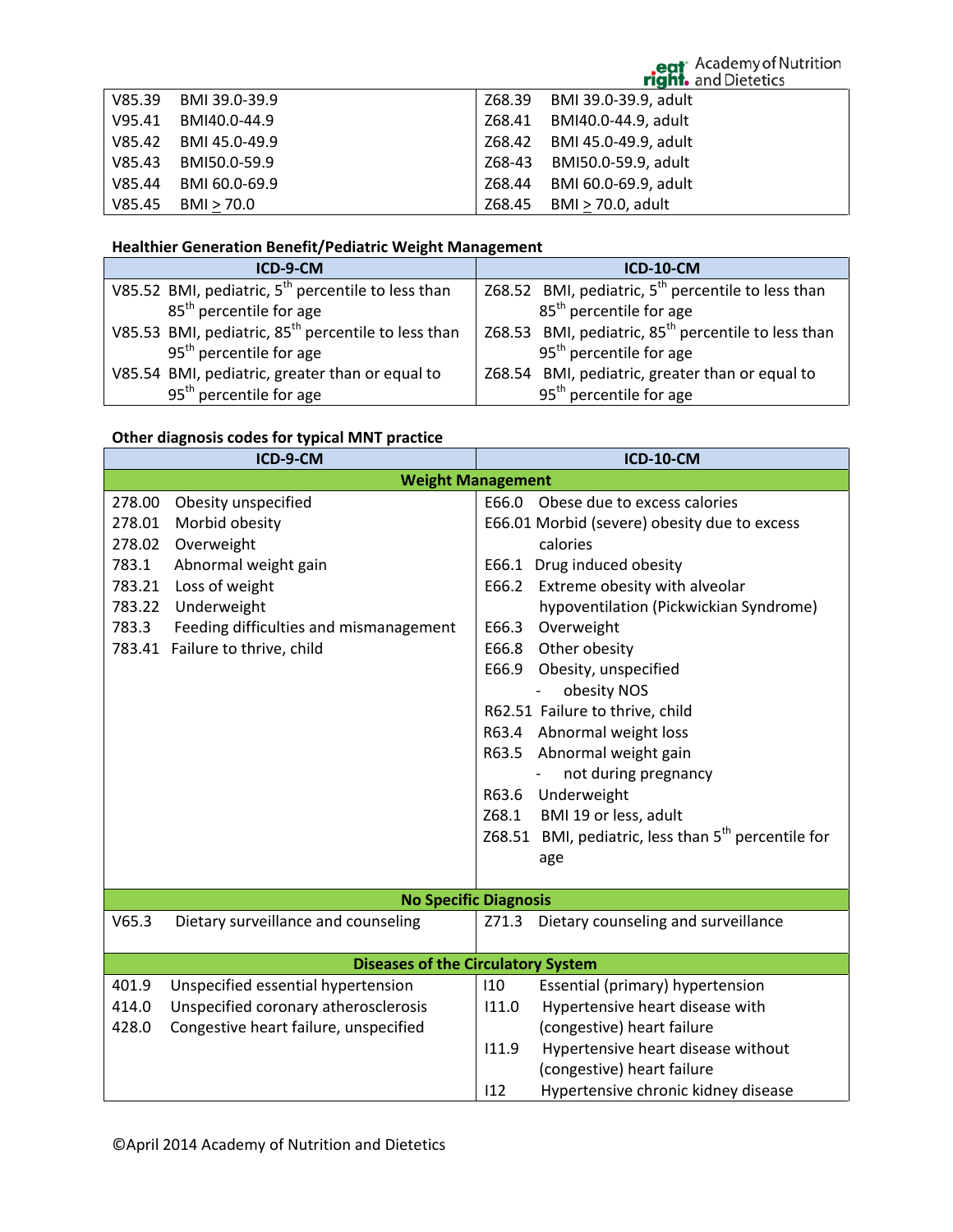|       |                                                            |                 | eat Academy of Nutrition<br>right. and Dietetics |
|-------|------------------------------------------------------------|-----------------|--------------------------------------------------|
|       |                                                            | 125             | Chronic ischemic heart disease                   |
|       |                                                            | 150             | <b>Heart failure</b>                             |
|       |                                                            |                 |                                                  |
|       | <b>Endocrine, Nutritional and Metabolic Diseases</b>       |                 |                                                  |
| 272.0 | Hypercholesterolemia                                       | E78.0           | Pure hypercholesterolemia                        |
| 272.1 | Hypertriglyceridemia                                       | E78.1           | Pure hyperglyceridemia                           |
| 272.2 | Mixed hyperlipidemia                                       | E78.2           | Mixed hyperlipidemia                             |
|       |                                                            | E78.3           | Hyperchylomicronemia                             |
|       |                                                            | E78.4           | Other hyperlipidemia                             |
|       |                                                            | E78.5           | Hyperlipidemia, unspecified                      |
|       |                                                            | E78.8           | Other disorders of lipoprotein metabolism        |
|       |                                                            | E78.9           | Disorder of lipoprotein metabolism,              |
|       |                                                            |                 | unspecified                                      |
|       |                                                            |                 | E88.81 Metabolic syndrome                        |
|       |                                                            |                 |                                                  |
|       | <b>Disease of the Genitourinary System</b>                 |                 |                                                  |
| 592.0 | Calculus of kidney                                         |                 | N20.0 Calculus of kidney                         |
|       |                                                            |                 |                                                  |
|       | <b>Mental, Behavioral and Neurodevelopmental Disorders</b> |                 |                                                  |
| 307.1 | Anorexia nervosa                                           |                 | F50.00 Anorexia nervosa, unspecified             |
|       | 307.50 Eating disorder, unspecified                        |                 | F50.01 Anorexia nervosa, restricting type        |
|       | 307.51 Bulimia                                             |                 | F50.02 Anorexia nervosa, binge eating/purging    |
|       |                                                            | F50.2           | type<br>Bulimia nervosa                          |
|       |                                                            | F50.8           | Other eating disorder                            |
|       |                                                            | F50.9           | Eating disorder, unspecified                     |
|       |                                                            |                 |                                                  |
|       | <b>Diseases of the Digestive System</b>                    |                 |                                                  |
|       | 530.81 Esophageal reflux                                   | K21.0           | Gastroeophageal reflux disease with              |
| 533.9 | Peptic ulcer                                               |                 | esophagitis                                      |
| 535.4 | Gastritis                                                  | K21.9           | Gastroeophageal reflux disease without           |
| 553.3 | Hiatal hernia                                              |                 | esophagitis                                      |
| 555.9 | Crohn's disease                                            | K <sub>25</sub> | Gastric ulcer                                    |
| 556.9 | Ulcerative colitis, unspecified                            | K27             | Peptic ulcer, site unspecified                   |
| 558.9 | Gastroenteritis                                            | K29.2           | Alcoholic gastritis                              |
|       | 562.10 Diverticulosis                                      | K29.5           | Unspecified chronic gastritis                    |
|       | 562.11 Diverticulitis                                      | K29.7           | Gastritis, unspecified                           |
| 564.0 | Constipation                                               | K44             | Diaphragmatic hernia                             |
| 564.1 | Irritable bowel syndrome                                   | K50.0           | Crohn's disease of small intestine               |
| 564.5 | Diarrhea                                                   | K50.1           | Crohn's disease of large intestine               |
| 571.2 | Alcoholic cirrhosis of liver                               | K50.8           | Crohn's disease of both small and large          |
| 577.1 | Chronic pancreatitis                                       |                 | intestine                                        |
| 579.0 | Celiac disease                                             | K50.9           | Crohn' disease, unspecified                      |
| 579.3 | Short bowel syndrome                                       | K51             | Ulcerative colitis                               |
|       |                                                            | K57.1           | Diverticulosis of small intestine without        |
|       |                                                            |                 | perforation or abscess                           |
|       |                                                            | K57.3           | Diverticulosis of large intestine without        |
|       |                                                            |                 | perforation or abscess                           |
|       |                                                            | K58             | Irritable bowel syndrome                         |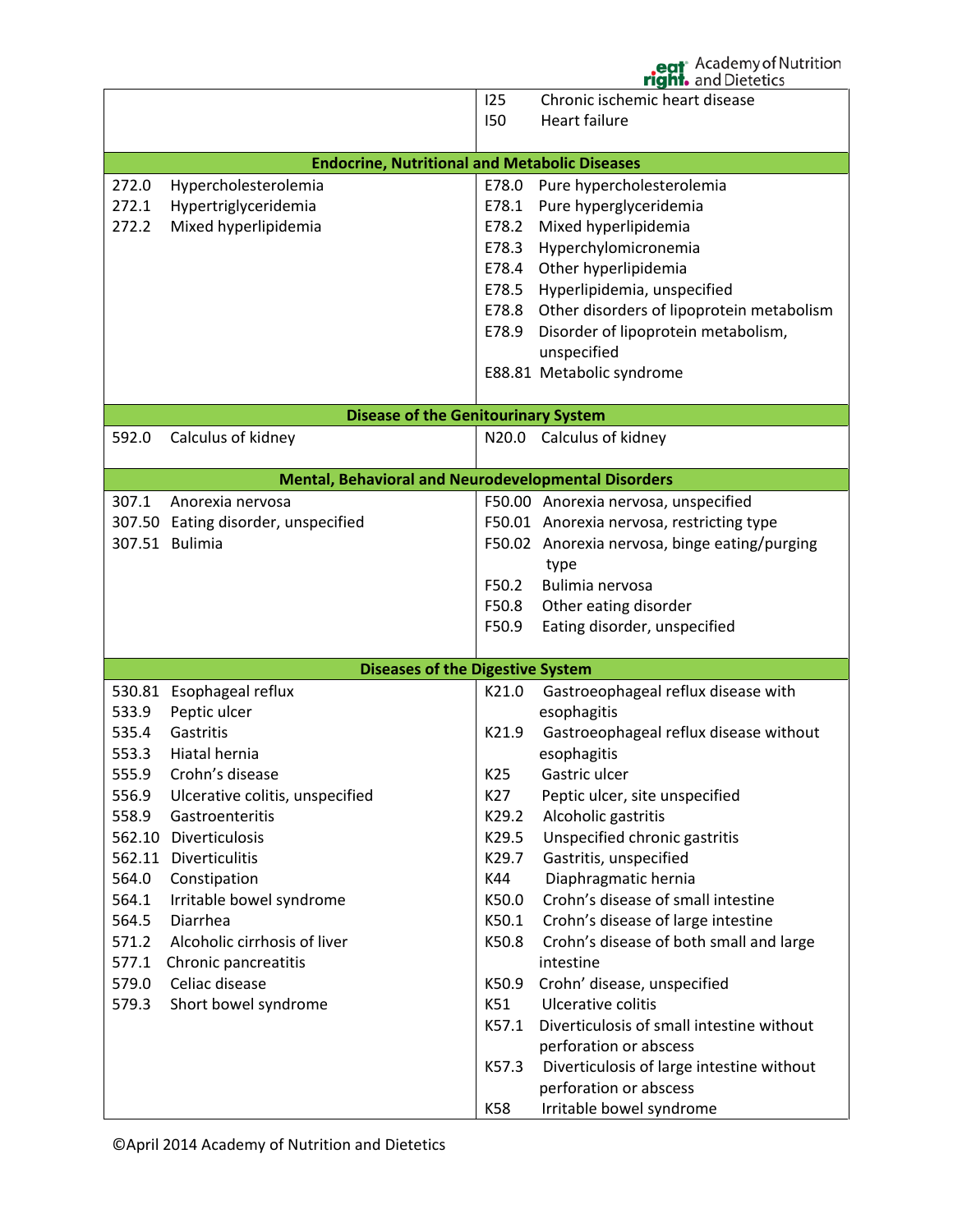**ht.** and Dietetics K59 Constipation K59.1 Functional diarrhea K70.3 Alcoholic cirrhosis of liver K86.0 Alcohol-induced chronic pancreatitis K86.1 Other chronic pancreatitis K90.0 Celiac disease 693.1 Food allergies K52.2 Allergic and dietetic gastroenteritis and colitis **Pregnancy** 643.00 Hyperemesis, gravidarum, mild O21.0 Mild hyperemesis gravidarum O21.1 Hyperemesis gravidarum with metabolic 646.1 Excess weight gain, pregnancy 646.8 Insufficient weight gain, pregnancy disturbance 648.8 Gestational diabetes O21.2 Late vomiting of pregnancy O24.01 Pre-existing diabetes mellitus, type 1, in pregnancy O24.11 Pre-existing diabetes mellitus, type 2, in pregnancy O24.410 Gestational diabetes mellitus, dietcontrolled O24.414 Gestational diabetes mellitus, insulincontrolled O26.00 Excessive weight gain in pregnancy, unspecified trimester O26.10 Low weight gain in pregnancy, unspecified trimester O99210 Obesity complicating pregnancy, unspecified trimester **Endocrine, Nutritional and Metabolic Diseases** 242.9 Hyperthyroidism E03.9 Hypothyroidism, unspecified 244.9 Hypothyroidism E05.90 Thyrotoxicosis, unspecified 251.2 Hypoglycemia E16.1 Other hypoglycemia 256.4 Polycystic ovarian syndrome E16.2 Hypoglycemia, unspecified E28.2 Polycystic ovarian syndrome 271.3 Lactose intolerance E73.0 Congenital lactase deficiency 274.9 Gout E73.1 Secondary lactase deficiency 277.02 Cystic fibrosis E73.8 Other lactose intolerance E73.9 Lactose intolerance, unspecified E84 Cystic fibrosis M1A.3 Chronic gout due to renal impairment M1A.9 Chronic gout, unspecified M10.3 Gout due to renal impairment M10.4 Other secondary gout M10.9 Gout, unspecified

eat<sup>\*</sup> Academy of Nutrition